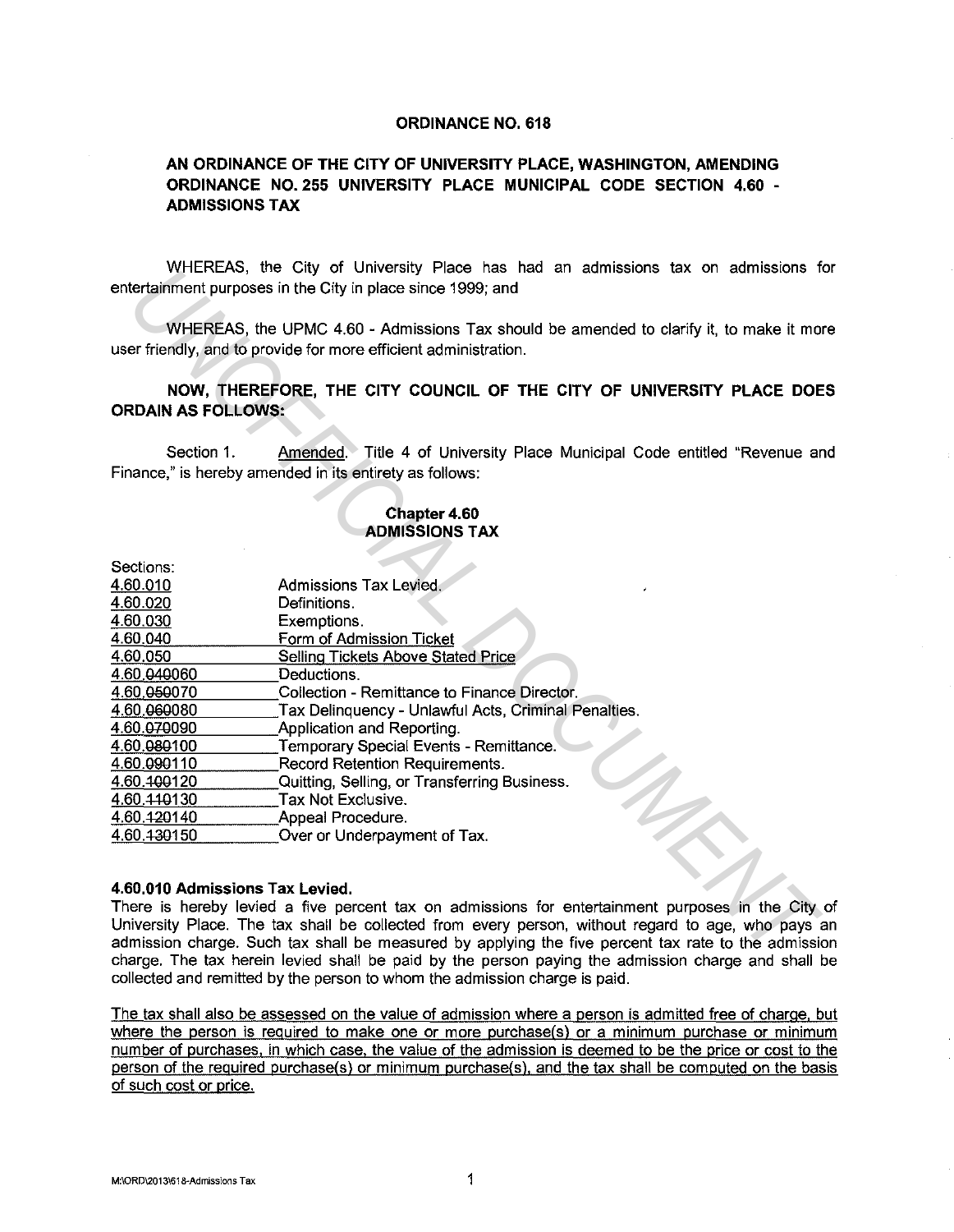No tax shall be levied on any person who is admitted free and from whom no compensating payment is obtained. The tax on reduced admission charges shall be charged on such reduced charge and not the regular admission charge. Such tax is to continue indefinitely or until amended or repealed by the City of University Place City Council.

#### **4.60.020 Definitions.**

**"Admission charge"** In addition to its usual and ordinary meaning is a monetary charge for an event open to the public, including, but not be limited to the following:

A cover charge or a charge made for the use of seats or tables, reserved or otherwise, and similar accommodations;

A charge made for season tickets or subscriptions;

A charge made for food and refreshments in any place where any free entertainment, recreation, or amusement is provided;

A charge made for admission to any theater, dance hall, cabaret, adult cabaret, amphitheater, club, haunted house, auditorium, stadium, athletic pavilion, park or field, baseball or athletic park, circus, amusement ride, or similar place;

A charge made for admission to or rental or use of equipment or facilities to any public golf course, facility, or driving range; if the rental of equipment or facilities is necessary to the enjoyment of the golf course, facility, driving range, at which a general admission is charged, the combined charges shall be considered as the admission charge;

A charge made for automobile parking where the amount of the charge is determined according to the number of passengers in an automobile;

A sum of money referred to as "a donation" or similar payment which must be paid before entrance is allowed;

"Admission charge" does not include public school activities and other non-profit endeavors.

**"Non-profit tax-exempt organization"** An organization, corporation, or association organized and operated for the advancement, appreciation, public exhibition or performance, preservation, study and/or teaching of the performing arts, visual arts, history, science, or public charity providing human services, or public education, which is currently recognized by the United States of America as exempt from federal income taxation pursuant to Section 501(c)(1) or (3) of the Internal Revenue Code of 1954, as it may be amended or replaced from time to time. cover charge or a charge made for the use of seats or tables, reserved or otherwise, and similar commodations;<br>charge made for season tickets or subscriptions;<br>charge made for season tickets or subscriptions;<br>charge made f

**"Secondary or elementary school"** Any public or private primary, middle, junior high school, high school, or any accredited college, junior college, university, or the recognized student body association thereof.

**"Special Temporary Event"** Any spectator sporting event, entertainment event or activity, or construction, craft, or trade show that is open to the public in the City of University Place for less than 52 consecutive weeks shall be considered to be a special temporary event.

"Subject to Admissions Tax" For purposes of illustration only, the following table provides examples of activities subject to the admissions tax (this list is not all inclusive):

Taxable

- for-profit theater 1.
- movie theater 2.
- cover charge in restaurant lounge 3.
- 4. charge for admittance to adult entertainment cabaret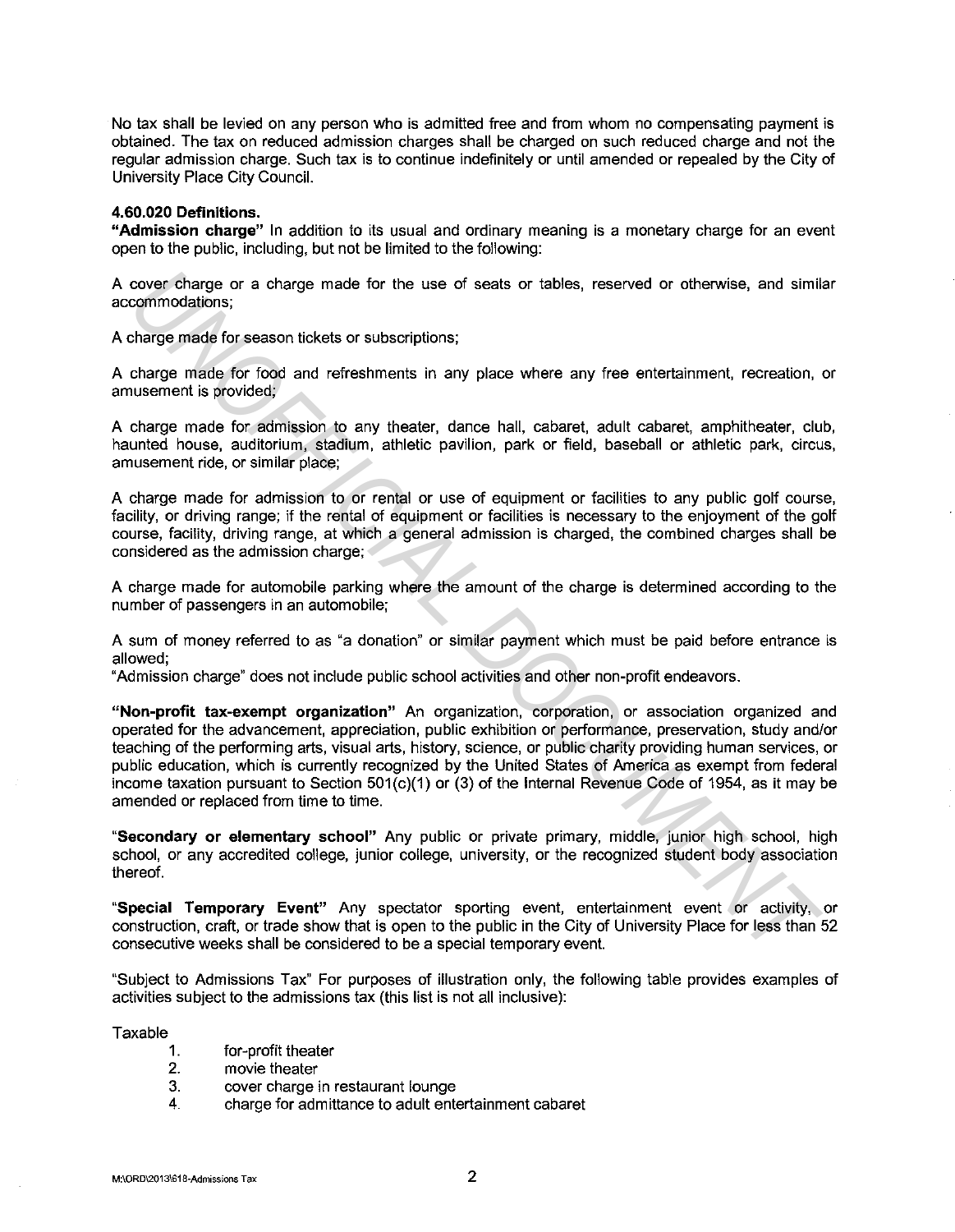- 5. charge for entrance to a nonprofit organization's trade show, which is open to the public
- 6. charge for a golf course, which is open to the public

Not Taxable

- 1. annual dinner of a nonprofit organization, which is open to members only
- 2. tickets to a show performed for employees only of a for-profit company<br>3. Chamber of Commerce business fair, which is open to members only
- Chamber of Commerce business fair, which is open to members only

### **4.60.030 Exemptions.**

The following shall be exempt from any tax imposed under this ordinance:

A. Admission charges for any activity of any elementary or secondary school.

B. Events spensered by non-profit tax exempt organizations as defined in UPMC 4.60.020.

The admission tax levied and imposed pursuant to UPMC 4.60.020 shall not apply to any person paying an admission charge to an event that is spensered by a non-prefit tax-exempt erganization, as defined in UPMC 4.60.020, when the conditions of beth of the following are met: **Examplions.**<br>
Adiciousnig-shall-be example from any-tax-imposed under this ordinance.<br>
Admission drages for any-schirity of any-selementary-or-secondary-chenel.<br>
Events space of any-schirity of any-selementary-or-secondar

a. The non-profit tax-exempt organization:

- Publicly sponsors and through its members, representatives or personnel, promotes and publicizes the event; or
- ii. Publicly sponsors the event and:
	- 1. Perferms a majer pertien ef the perfermanse; er
	- 2. Supplies a majer pertien ef the materials en exhibit; er
	- 3. When the event is part of a season or series of performances or exhibitions, performs the major pertien of the performances or exhibitions in the season or series or supplies a major portion of the materials on exhibit.
- b. The non-profit tax exempt organization receives the use and benefits of the admission charges collected.
- 2. The exemption to the admission tax provided in this ordinance shall not apply to:
	- a. An event sponsored by a non-profit tax exempt organization in which the fee paid for any one for profit contract is greater than eighty percent (80%) of anticipated gross proceeds.
	- b. An event in which a non-profit tax exempt organization lends its name as an endorsement to an ineligible person or organization for the purpose of invoking the tax exemption provided by this ordinance.

The admission tax is not imposed:

- A. when the admission charge, either for a single event or by prorating a season ticket or subscription price, is ten cents or less:
- B. upon a person paying an admission charge to an activity of an elementarv or secondarv school where the school or school district is the sponsor:
- C. where no admission charge or compensating payment is made. other than as provided in this Chapter:
- D. upon a person paying an admission charge to an activity or performance of a nonprofit arts organization furnishing evidence of tax-exempt status under the Internal Revenue Code Section 501 (c)(3); provided: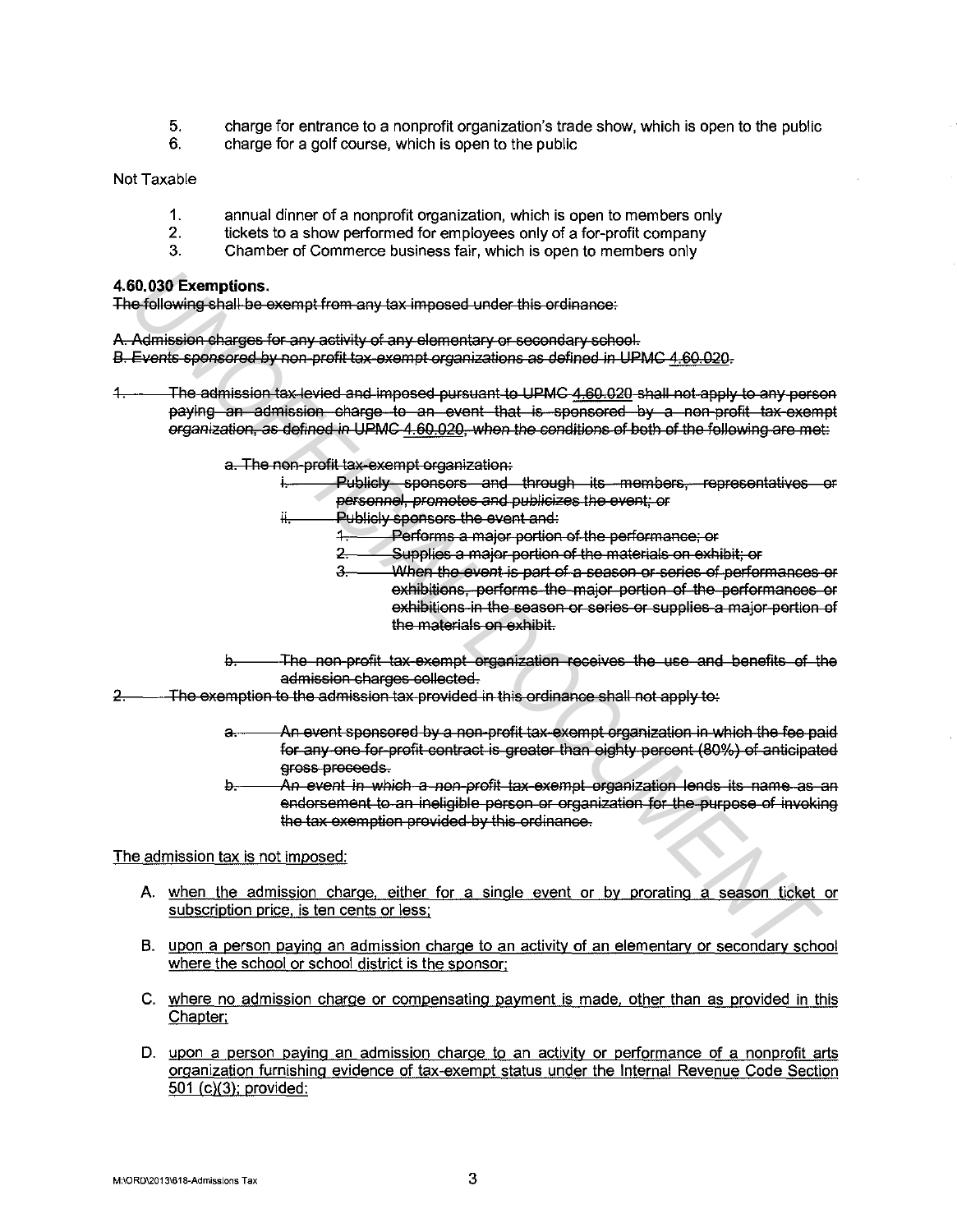- 1. this exemption applies only if the artistic performance or activity represents examples of the arts organization's primary purpose. whereas this exemption does not apply when the arts organization merely sponsors or promotes an attraction or professional engagement; and
- 2. the City Finance Department receives a written notice, including proof of tax-exempt status, for this exemption at least fifteen days prior to the event;
- E. upon a person paying an admission charge to an activity or performance of a nonprofit organization furnishing evidence of tax-exempt status under the Internal Revenue Code Section 501 (C) (3); provided:
	- 1. For each nonprofit organization this exemption applies only to the first twenty-five thousand dollars of gross ticket sales generated from its event within each calendar year: and
	- 2. The City Finance Department receives a written notice, including proof of tax-exempt status, for this exemption at least fifteen days prior to the event; and
	- 3. The City Finance Department receives a properly completed tax return within three business days or other time set by the office, following an event. showing proof of gross ticket sales and other information requested by the office.

## **4.60.040 - Form of Admission Ticket**

- A. A person may not sell or offer for sale an admission ticket. card or similar device, which does not have the name of the place of the ticketed event and the total admission price, which shall include the admissions tax, conspicuously and indelibly printed, stamped, or written on that part of the ticket which is to be taken up by the management of the place at the time of admission.
- B. All tickets, cards or similar devices sold must be consecutively numbered or reflect house seat locations to allow the City taxes and licenses office to verifv the number of tickets sold.

### **4.60.050 - Selling Tickets Above Stated Price**

- A. No person may sell an admission ticket. card or similar device at a price in excess of the price printed, stamped, or written thereon, as required in Section 4.60.040.
- B. This section does not forbid a ticket agent, duly authorized to sell tickets by the event presenter, from collecting a reasonable handling charge from the purchaser, in addition to the disclosed ticket price, consistent with general marketing practices in the Puget Sound area. The handling charge is not part of the admission charge for purposes of the City admissions tax. **1.** For each nonprobable constrained from its exemption applies only to the first twenty-five thousand distant and a distant of the construction of the constrained from the constrained from the event within each calendar

#### **4.60.040060 Deductions.**

In computing the tax imposed by this ordinance, the following amounts may be deducted from the measure of the tax:

Amounts derived from business, which the City is prohibited from taxing under the Constitution of this State or the Constitution or laws of the United States.

#### **4.60.0S0070 Collection - Remittance to Finance Director.**

A. The tax imposed hereunder shall be collected from the person paying the admission charge at the time the admission charge is paid, and such taxes shall be remitted by the person collecting the tax to the Finance Director in monthly remittances on or before the last day of the month succeeding the end of the monthly period in which the tax is collected or received, and accompanied by such reports as the Finance Director shall require.

B. Any person receiving any payment for admissions shall make out a return upon such forms and setting forth such information as the Finance Director may require, showing the amount of the tax

•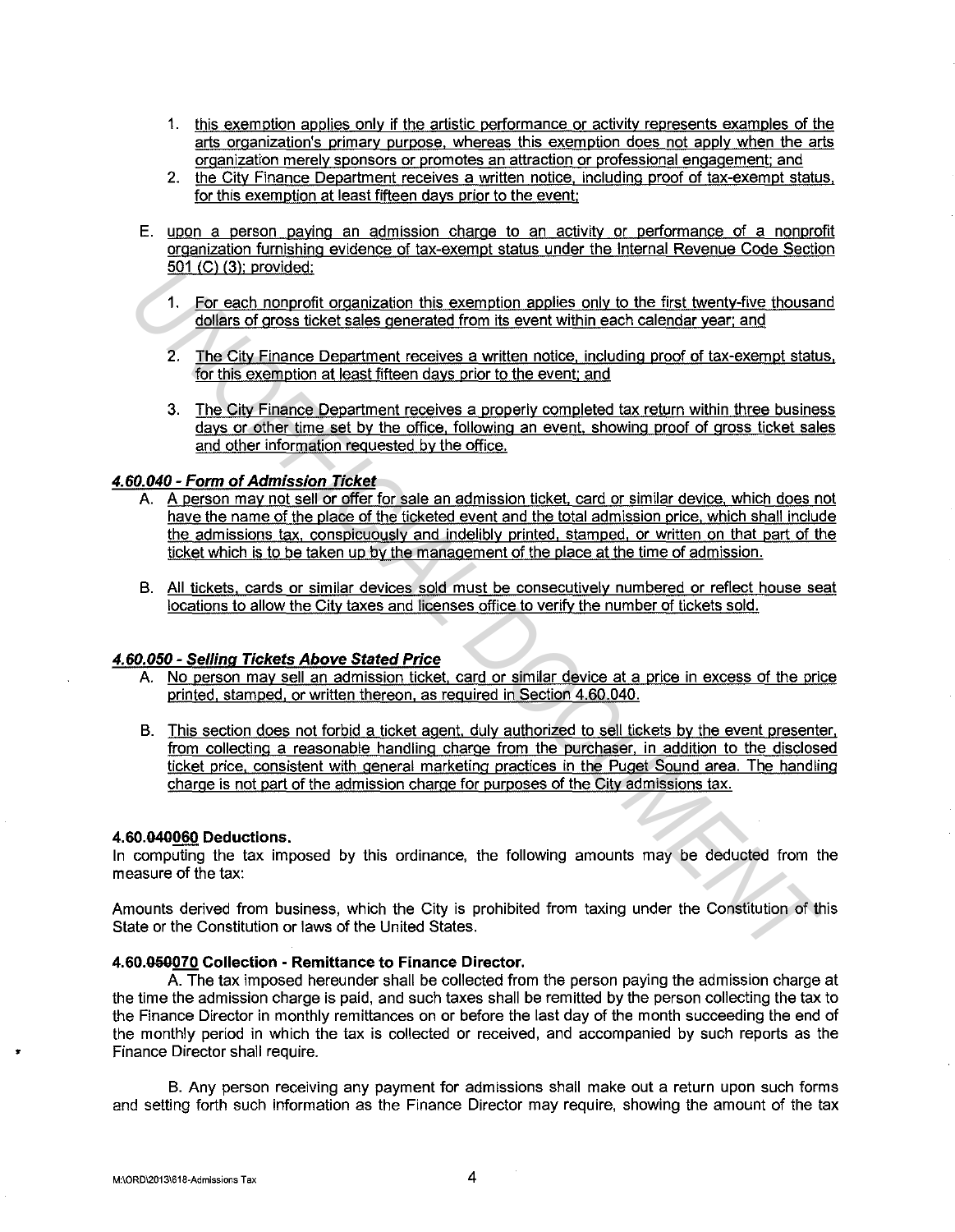upon admissions for which he or she is liable for the preceding monthly period, and shall sign and transmit the same to the Finance Director with a remittance for the amount; provided, that the Finance Director may at his or her discretion require verified annual returns from any person receiving admission payments setting forth such additional information as he may deem necessary to determine correctly the amount of tax collected and payable.

C. Whenever any theater, circus, show, exhibition, entertainment or amusement makes an admission charge which is subject to the tax herein levied, and the same is of a temporary or transitory nature or there exists a reasonable question of financial responsibility, of which the Finance Director shall be the judge, the report and remittance of the admission tax may be required immediately upon the collection of the same, at the conclusion of the performance or exhibition, or at the conclusion of the series of performances or exhibitions.

D. Every person liable for the collection and payment of the tax imposed by this chapter shall keep and preserve for a period of five years all unused tickets, ticket manifests, books and all other records from which can be determined the amount of admission tax which he was liable to remit under the provisions of this chapter, and all such tickets, books and records shall be open for examination and audit at all reasonable times by the Finance Director or his or her duly authorized agent. Une of vients a reasonate question of the admission has may be required immediately upon the vient representation of the performance of the dentistion, or at the conclusion of the price are exhibited in the same at the co

### **4.60.060080 Tax delinquency- Unlawful acts, criminal penalties.**

If the return provided for herein is not made and transmitted and the tax is not collected and remitted to the City by the last day of the month succeeding the end of the month in which the tax was collected, the Finance Director shall add a penalty as outlined below for each month overdue, which shall be added to the amount of the tax due, and remitted in the same manner.

A. Penalties and Interest. For each payment due, if such payment is not made by the due date thereof, there shall be added penalty and interest as follows:

- 1. If paid one to 10 days late, there shall be a penalty of 10 percent added to the amount of tax due.
- 2. If paid 11 to 20 days late, there shall be a penalty of 15 percent added to the amount of tax due.
- 3. If paid 21 to 30 days late, there shall be a penalty of 20 percent added to the amount of tax due.
- 4. If paid 31 to 60 days late, there shall be a penalty of 25 percent added to the amount of tax due.
- 5. In addition to the above penalty, the City of University Place shall charge the taxpayer interest on all taxes due at the rate of one percent per month or portion thereof that said amounts are past due.
- 6. The tax imposed by this chapter, and all penalties and interest thereon, shall constitute a debt to the City of University Place, and may be collected by court proceedings in the same manner as any other debt which remedy shall be in addition to all other available remedies. Any judgment entered in favor of the City of University Place may include an award to the City of University Place of all court and collection costs including attorney's fees to the extent permitted by law. Amounts delinquent more than 60 days may be assigned to a third party for collection, in which case the amount of any collection charges shall be in addition to all other amounts owed. Amounts due shall not be considered paid until the City of University Place has received payment for the full amount due or has discharged the amount due and not paid.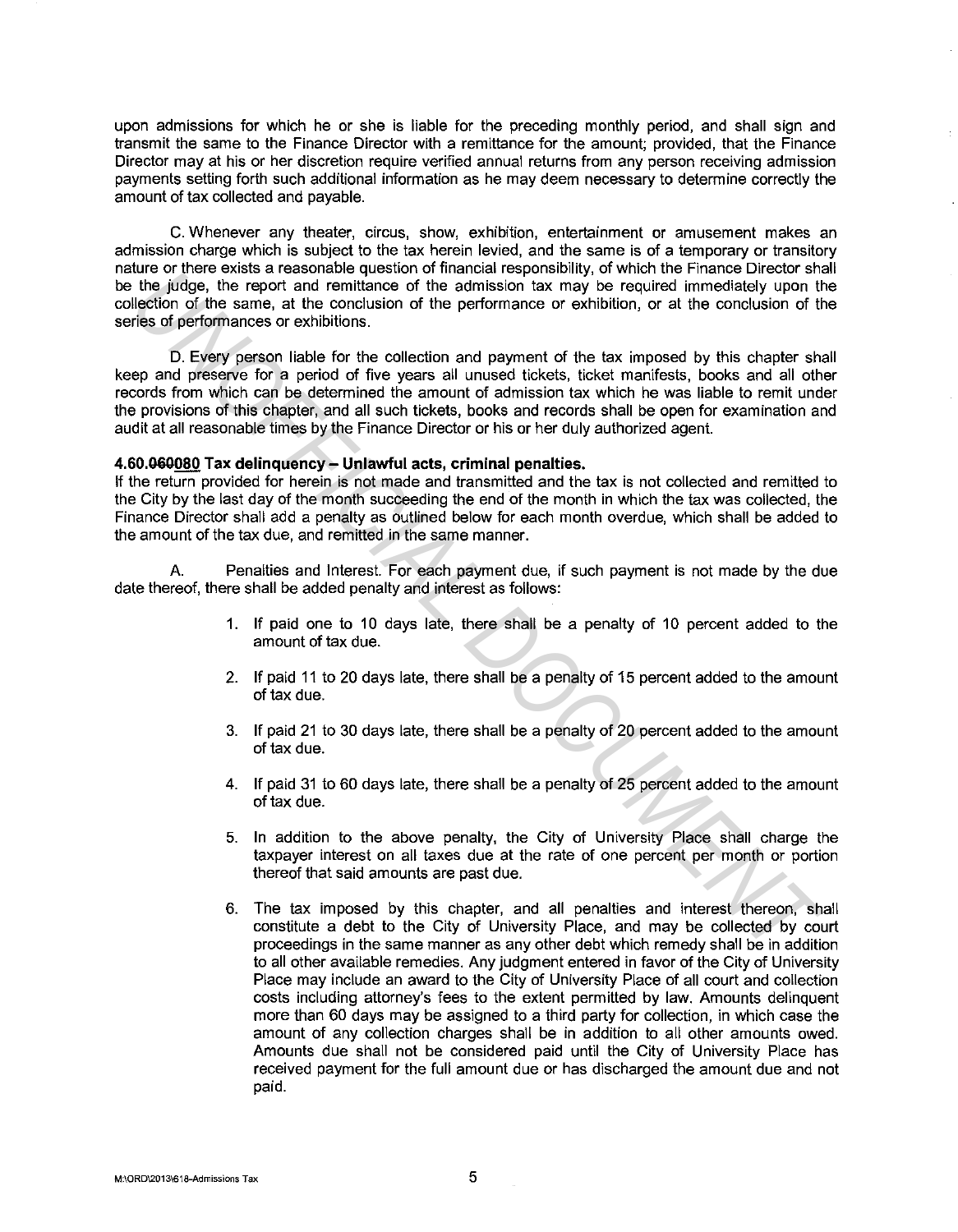B. Unlawful Acts. It is unlawful for any person liable for the tax imposed by this chapter to fail to pay the tax when due or for any person, firm, or corporation to make any false or fraudulent return or any false statement in connection with the return.

C. Criminal Penalties. Any person who intentionally violates any provision of this chapter shall be guilty of a misdemeanor and upon conviction thereof punished pursuant to State law or City ordinance.

- 1. Violation a Misdemeanor. Each violation of or failure to comply with the provisions of this chapter constitutes a separate offense and is a misdemeanor.
- 2. Collection of Tax by Civil Action. Any fee or tax due and unpaid and delinquent under the provisions of this chapter and all penalties thereon may be collected by civil action, which remedies shall be in addition to any and all other existing remedies.
- 3. Violators Designated. Any person who directly or indirectly performs or omits to perform any act in violation of the provisions of this chapter, or aids or abets the same, whether present or absent, and every person who directly or indirectly counsels, encourages, hires, commands, induces or otherwise procures another to commit such violation is and shall be a principal under the terms of this chapter and may be proceeded against as such. Ins chapter constitutes a separate oriens and is a inistementation.<br>
2. Collection of Tax by Civil Action. Any fee or tax due and unpaid and delinquent und<br>
the provisions of this chapter and all penalties thereon may be c

### **4.60.010090 Application and reporting.**

A. Any person, firm or corporation conducting or operating any place for entrance to which an admission charge is made shall procure from the City an annual certificate of registration, the fee for which shall be \$10.00, and it shall be posted in a conspicuous place where tickets of admission are sold or the activity occurs. This charge will be in addition to any regular business license that may be required. Annual renewals will be provided without a fee.

B. The applicant for a certificate of registration shall furnish the Finance Director with the application, with the name and address of the owner, lessee or the custodian of the premises upon which the amusement is to be conducted; and such owner, lessee or custodian shall be notified of the issuance of such certificate and of his or her joint liability for collection and remittance of such tax.

C. The Finance Director shall have the power to adopt rules and regulations not inconsistent with the terms of this chapter for carrying out and enforcing the payment, collection and remittance of the tax herein levied; and a copy of the rules and regulations shall be on file and available for public examination in the City Clerk's office.

### **4.60.080100 Temporary special events - Remittance.**

A. Immediate Remittance. Whenever any special temporary event makes an admission charge which is subject to the tax herein levied, the Finance Director may require the return and remittance of the admission tax immediately upon its collection, at the conclusion of the series of performances or exhibitions or at such other times as the Finance Director shall determine.

B. Liability of Owner of Premises Where Special Temporary Events Are Held. For special temporary events, the owner, lessee or custodian shall be responsible for payment of this tax if the person conducting the event fails to do so.

#### **4.60.090110 Record retention requirements.**

It shall be the duty of every person required to obtain an occupation license and liable for payment of any tax imposed by this chapter to keep and preserve for a period of five years such books and records as will accurately reflect the amount of gross income from the business, and from which can be determined the amount of any tax for which the person may be liable under the provisions of this chapter. The term "books and records" as used in this section includes but is not limited to copies of the taxpayer's Federal income tax returns, Federal excise tax returns, State of Washington excise tax returns, and copies of income tax and excise tax audits made by the United States or the State of Washington and furnished to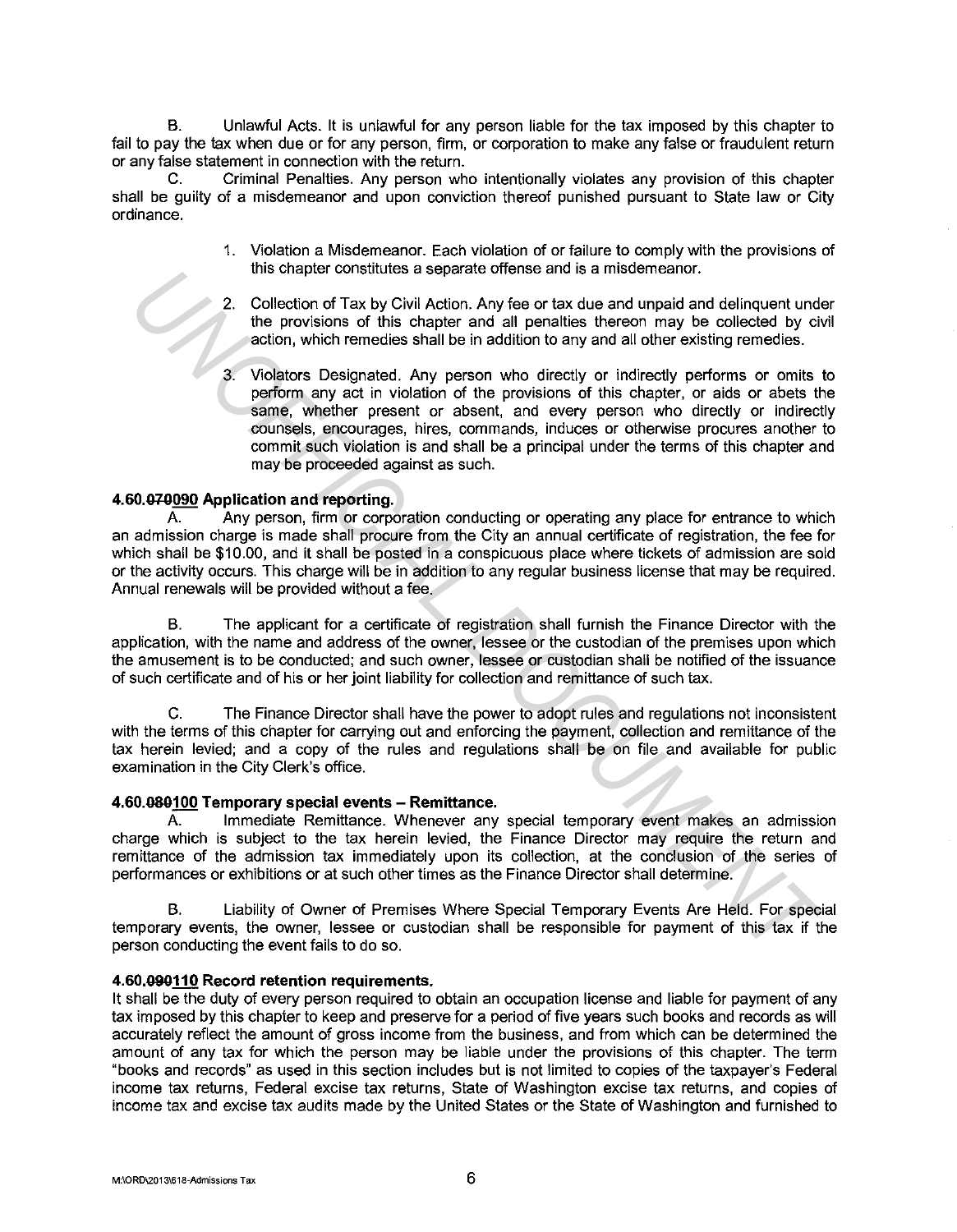such person. The taxpayer books and records shall be available for examination at all reasonable times by the Finance Director and his or her duly authorized designee.

In the case of any taxpayer that does not keep the necessary books and records within the City of University Place for examination, it shall be sufficient if such person produce the same within the City of University Place as instructed or required by the Finance Director.

Any taxpayer who fails, neglects, or refuses to produce such books and records in accordance with this chapter, or fails to file a return, in addition to being subject to other civil and criminal penalties provided by this chapter, is subject to a tax assessment in an amount determined by the Finance Director in accordance with the provisions of this chapter, which tax assessment shall be deemed prima facie correct and shall be the amount of fee or tax owing to the City of University Place by the taxpayer unless the person can prove otherwise by competent evidence. The taxpayer shall be notified by mail by the Finance Director of the amount of tax assessment imposed pursuant to this chapter, together with any penalty and/or interest due, and the total of such amounts shall thereupon become immediately due and payable.

### **4.60.-100120 Quitting, selling, or transferring business.**

Whenever any taxpayer quits business, or sells out, exchanges, or otherwise disposes of such business, any tax payable under this chapter shall become immediately due and payable, and such taxpayer shall, within 10 days thereafter, make a return and pay the tax due; and any person who becomes a successor shall become liable for the full amount of any unpaid tax, interest, and penalties and shall withhold from the purchase price an amount sufficient to pay any tax due from the taxpayer until such time as the taxpayer shall produce a receipt from the City of University Place showing payment in full of any tax due or a certificate that no tax is due. If such tax, interest or penalty has not been paid by the taxpayer within 10 days from the date of such sale, exchange, or disposal, the successor shall become liable for the payment of the full amount of tax, interest and penalties. The successor's liability shall be limited to the purchase price or fair market value of the business purchased if no cash transaction took place. No successor shall be liable for any tax due from the taxpayer from whom the successor has acquired a business or stock of goods if the successor gives written notice to the Finance Director of such acquisition and no assessment is issued by the Finance Director within six months of receipt of such notice against the former operator of the business. Taxpayer's account will remain on an active status and be subject to all taxes, penalties, and interest until such time as the Finance Director is notified in writing that the taxpayer has discontinued business activity within the City of University Place. Nothing in this chapter is intended nor shall it be construed to prohibit the successor from engaging in business in the City of University Place pending resolution of the successor's tax liability. place, or its in converted in a mount of the systems of the constrained permission of the system of the provision of the system in the place of the constraints of the provision of the provision of the system in the provisi

#### **4.60.44-0130 Tax not exclusive.**

The tax levied herein shall be additional to any license fee or tax imposed or levied under any other law or under any other ordinance of the City of University Place.

#### **4.60.420140 Appeal procedure.**

Any taxpayer aggrieved by the amount of the fee or tax found by the Finance Director to be required under the provisions of this chapter may, upon full payment of the amount assessed, appeal from such finding by filing a written notice of appeal with the City Clerk within 14 days from the date such taxpayer was notified in writing of such amount. The Clerk shall, as soon as practicable, fix a time and place for the hearing of such appeal before the Hearings Examiner, which time shall be not more than 60 days after the filing of the notice of appeal, and shall cause a notice of the time and place thereof to be delivered or mailed to the appellant. At such hearing before the Hearings Examiner, the taxpayer shall be entitled to be heard and to introduce evidence in his or her own behalf. The Hearings Examiner shall render a decision, together with findings of fact and conclusions of law, based upon the evidence presented at the time of the hearing and all material on file in the case. The Hearings Examiner's decision shall indicate the correct amount of the fee or tax owing. The Hearings Examiner's decision shall be final. The appellant or the City of University Place may appeal the decision of the Hearings Examiner to the Superior Court of Washington in and for Pierce County within 30 days after the date of the Hearings Examiner's decision. The Hearings Examiner may, by subpoena, require the attendance of any person, and may also require him/her to produce any pertinent books and records. Any person served with such subpoena shall appear